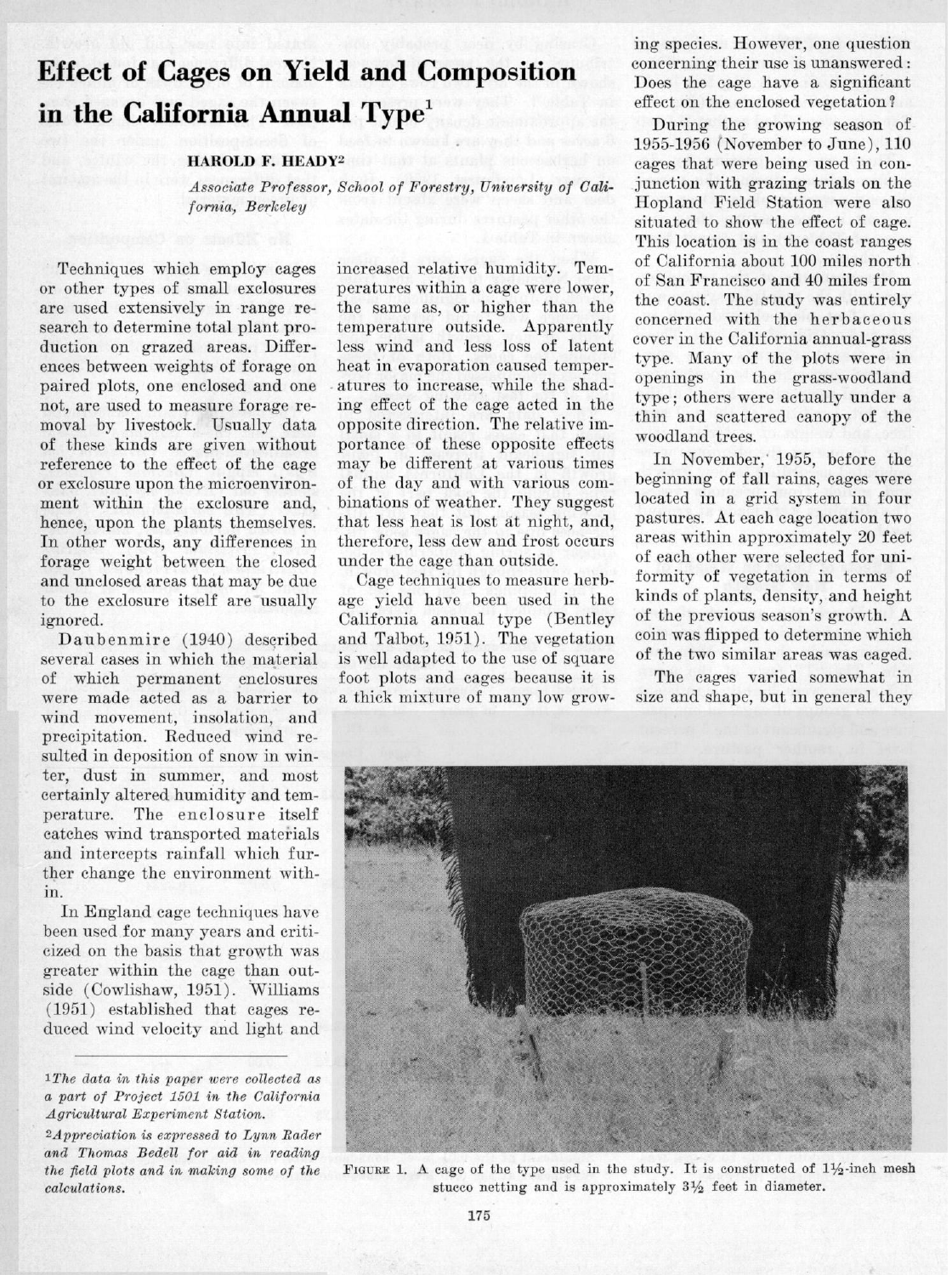were made of  $1\frac{1}{2}$ inch mesh stucco netting with 17 gauge wire. They were approximately 31/g feet in diameter and  $2\frac{1}{2}$  feet high (Fig. 1). The wire was folded so that the top of the cage was closed or nearly so.

There was no grazing by domestic animals during the period the cages were in place. Deer were present in one pasture (first two rows of Table 1) and absent from the others.

Measurements of the vegetation were with the pointplot system and square-foot plots clipped both inside and outside of each cage. These field measurements were summarized according to percentage botanical composition, height of the first hit, condition of the soil surface, and weight of material, ovendry. In one set the clippings were separated according to new growth and mulch from previous years. The clippings were made at ground level.

# **Effects of Cages on Weight of New Growth**

In March the amount of new plant materials was obviously greater inside the cage than outside. The "T" tests of the mean differences were highly significant for two groups of cages in one pasture and significant at the 5 percent level in another pasture. These three mean differences amounted to 108 pounds per acre with a Confidence Interval of 64 pounds, 50 pounds per acre with a CI of 31 pounds, and 110 pounds with a CI of 92 pounds. These data clearly indicate that the cages had an effect on the vegetation. Williams (1951) has shown the reasons to be amelioration of the micro-climate; therefore, repetition of the environmental measurements was not deemed necessary in this study. Of special note is that these results were obtained during the winter period when the mean temperature was 42.5 degrees F. and when freezing temperatures were recorded on 62 percent of the days. Plant growth was slow, and the small increases in amount due to cages was a 16-48 percentage increase.

Grazing by deer probably contributed to the mean differences shown in the first two rows of data in Table 1. They were present at the approximate density of one per 6 acres and they are known to feed on herbaceous plants at that time of year (Longhurst, 1956). Both deer and sheep were absent from the other pastures during the dates shown in Table 1.

When the cages were in place from November to May, and from March to June, no significant mean difference was found between the yields of new growth inside and outside the cages. Both of these periods encompassed the major portion of the fast growing season.

These data are interpreted to mean that cages result in a small but significant increase in plant growth in the California annual type during the cool part of the growing season, but that any differences due to the cages soon disappear as spring temperatures become warm enough for fast growth.

The clippings from one set of cages sampled in March were sep-

arated into new and old growth. No real difference was found in the amount of old growth or mulch between the caged and uncaged samples. This indicates similar rates of decomposition under the two conditions during the winter, and that differences were in the amount of green material.

## No Effects on Composition

Points were taken to determine the percentage botanical composition of the vegetation on a coverage basis. These were at the rate of 60 points per location, of which 30 were on the caged plants and 30 on the uncaged plants.

The most important plants found were soft chess *(Bromus mollis)*, broadleaved-filaree (Erodium bo**trys) ,** ripgut *(Bromus rigidus),*  slender oat  $(Avena\ barbata)$ , hairgrass  $(Aira \ caruophullea)$ , fescue *(Festuca dertonensis)*, annual clovers *(Trifolium spp.)*, nitgrass *(Gastridium ventricosum),* and about 35 other species of minor importance.

Table 1. Differences in oven-dry weights of herbage from paired plots, one **caged and the other uncaged.** 

| Period cages                                                  | Number<br>of pairs | in grams per<br>sq. ft. |         | ference in<br>grams/sq. ft. | Average weight Mean dif- Confidence Interval |           |
|---------------------------------------------------------------|--------------------|-------------------------|---------|-----------------------------|----------------------------------------------|-----------|
| were on the<br>ground                                         |                    |                         |         |                             | Grams                                        | Lbs./acre |
|                                                               |                    | Caged                   | Uncaged |                             |                                              |           |
| Open grass,<br>Nov. 8, 1955<br>to March 3,<br>1956            | 38                 | 3.46                    | 2.33    | $1.13**$                    | 0.6645                                       | 64        |
| Grass under<br>thin tree<br>canopy, Nov. 8,<br>1955 to March  | 25                 | 2.38                    | 1.88    | $0.50**$                    | 0.3234                                       | 31        |
| 3, 1956<br>New growth,<br>Nov. 8, 1955<br>to March 3,<br>1956 | 15                 | 8.16                    | 7.02    | $1.14*$                     | 0.958                                        | 92        |
| Mulch, Nov. 8,<br>$1955$ to<br>March 3, 1956                  | 15                 | 3.42                    | 3.26    | 0.16                        |                                              |           |
| Nov. 8, 1955<br>to May 8, 1956<br>March 8, 1956               | 16                 | 19.72                   | 19.72   | 0.00                        |                                              |           |
| to June 6,<br>1956                                            | 16                 | 11.52                   | 11.23   | 0.29                        |                                              |           |

\*\* Significant at the 0.01 level; confidence intervals at the same level.

\* Significant at the 0.05 level; confidence intervals at the same level.